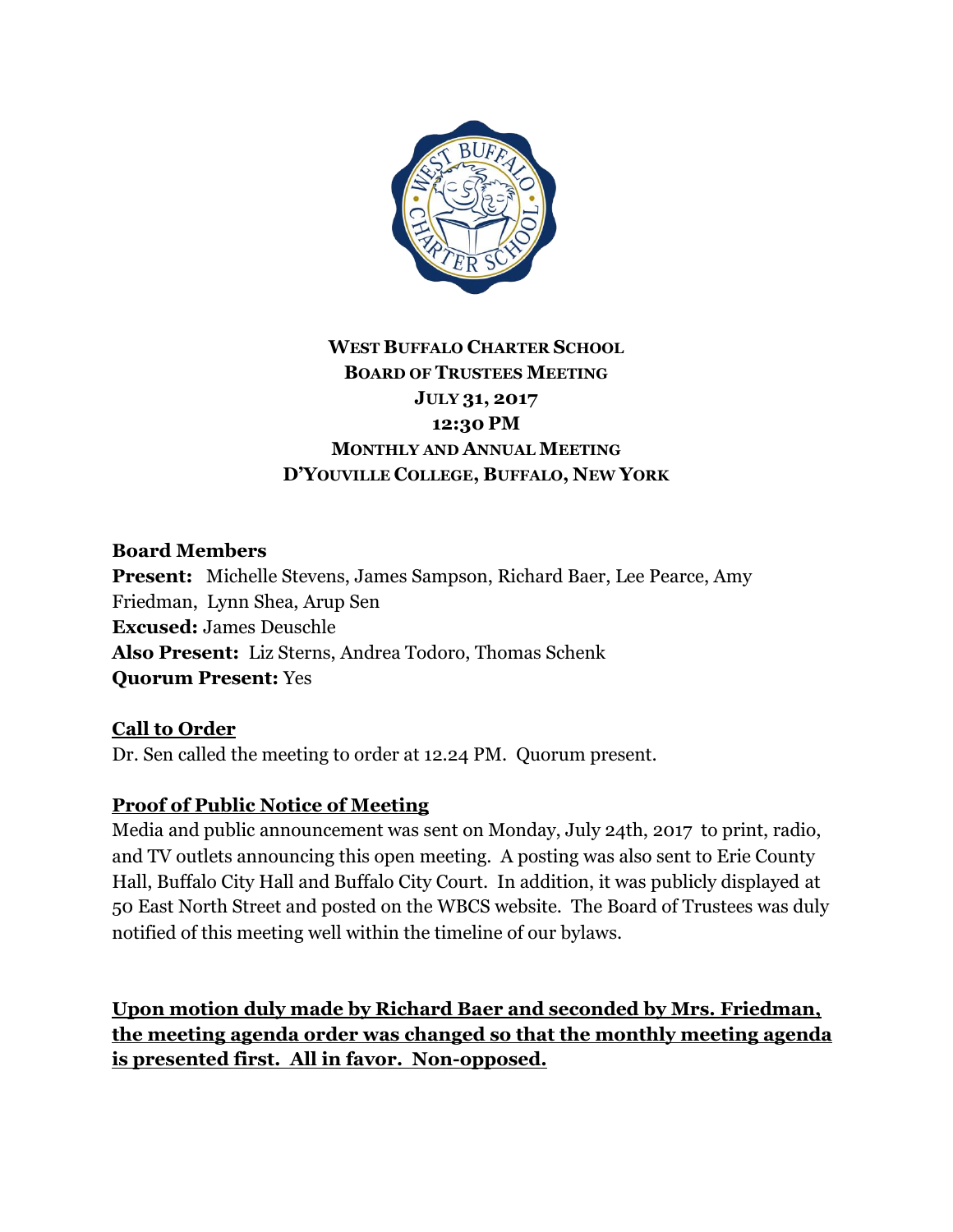### **Monthly Meeting**

### **Review of the June 27th, 2017 Meeting Minutes**

Minutes of the June 27th, 2017 Board of Trustees meeting were presented for approval. **Upon motion duly made by Mr. Baer and seconded by Mrs. Stevens, the minutes of the June, 2017 board meeting were approved as presented. All in favor. Non-opposed.**

- In discussing the expansion plan, Mrs. Sterns commented on the process by which staff were assigned office space and the contingencies in place if in fact newly created space is not ready at the time of school starting.
- Phase IV complete.

## **Financial Report**

Mrs. Sterns presented the financial reports for the period ending June 30th, 2017 (a copy is attached hereto and made a part hereof).

**Upon motion duly made by Mr. Sampson and seconded by Mrs. Stevens, the June 30th, 2017 financials were approved as presented. All in favor. Nonopposed.**

- Discussion regarding Teacher Retirement contributions.
- Mrs. Sterns presented two contracts for approval.

**Upon motion duly made by Mr. Sampson and seconded by Mrs. Stevens, the contract with the International Institute for interpreting and translation services was approved as presented. All in favor. Non-opposed.**

**Upon motion duly made by Mr. Sampson and seconded by Mrs. Stevens, the contract with Buffalo Hearing and Speech was approved as presented. All in favor. Non-opposed. Mrs. Shea abstained from the vote.**

### **School Leader Report**

Mrs. Todoro presented the School Leader report (a copy is attached hereto and made a part hereof).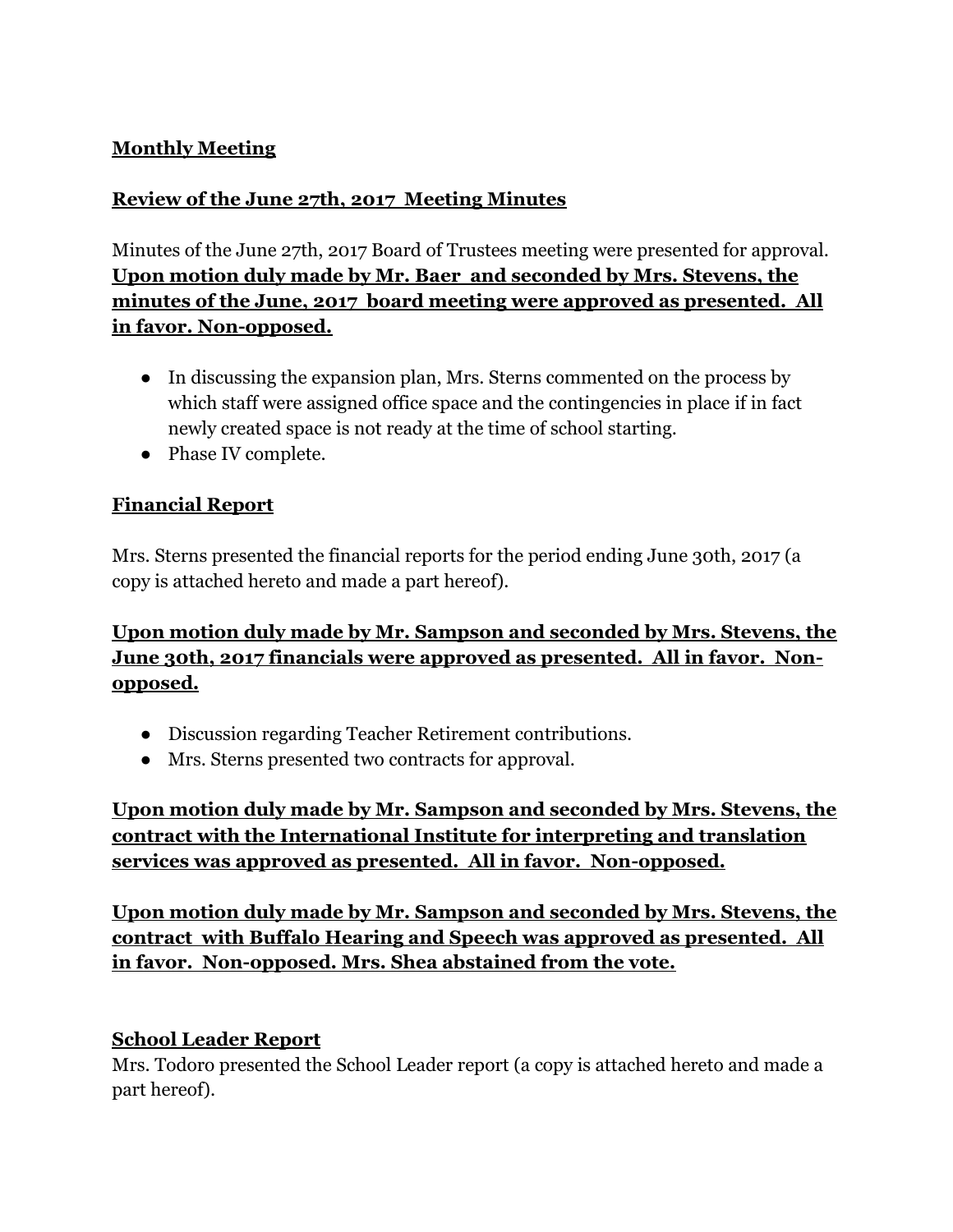- Ms. Gibbons from SED will be touring the new building on August 10th at 9:00AM.
- Discussion regarding ICE ( Immigration and Custom Enforcement Policy).

## **Upon motion duly made by Mrs. Stevens and seconded by Mrs. Pearce, the Immigration and Custom Enforcement Policy was approved as presented. All in favor. Non-opposed.**

● New Safety Plan guidelines have been approved by SED. The BoT will vote on the Safety Plan at the December meeting.

### **New Business**

### **Review of board retreat**:

- The board agreed that the retreat was a valuable tool to aid the board as it navigates moving forward as a cohesive unit.
- The development of a board handbook and calendar will be addressed. The creation of these tools will streamline the BoT's understanding of their responsibilities and timelines, therefore creating tools to better assist and support Administration.

**Upon motion duly made by Mr. Sampson and seconded by Mrs. Stevens, the monthly meeting was completed and the annual meeting was begun at 1:00PM. All in favor. Non-opposed.**

## **Upon motion duly made by Mrs. Friedman and seconded by Mrs. Stevens, Mr. Sampson was voted to the WBCS BoT for a 3 year term. All in favor. Non-opposed.**

• The BoT nominated from the floor the following candidates for office: President: Mrs. Michelle Stevens Vice President: Mr. James Sampson Secretary: Mr. Richard Baer Treasurer: Mr. James Deuschle